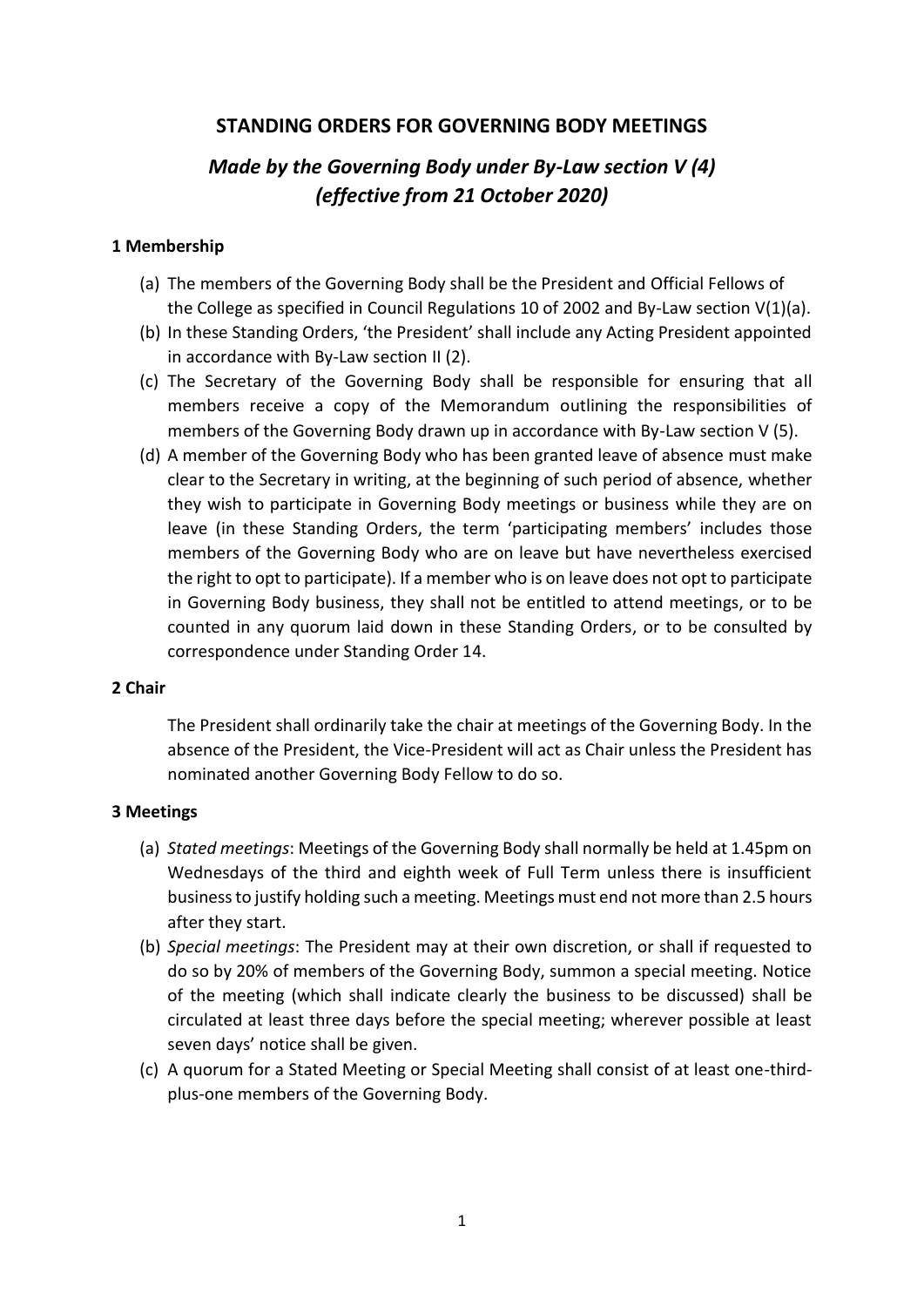## **4 Secretary**

- (a) The Secretary of the Governing Body shall be elected during Trinity Term, on the advice of the Nominating Committee, for a three-year term of office.
- (b) The Secretary shall be responsible for circulating agendas and papers to those persons attending meetings of the Governing Body, for keeping Minutes of all meetings (such Minutes shall be circulated with the agenda for the next meeting if not circulated previously), and for taking such action on its behalf as the Governing Body may direct.

#### **5 Agenda**

- (a) The agenda shall be circulated not later than three days before the date of the meeting. Proposals for agenda items must be submitted to the Secretary of the Governing Body at least seven days before the meeting.
- (b) The agenda shall be divided where appropriate into open and reserved sections. All those entitled to attend Governing Body meetings may be present for and speak and vote upon open items of business. Reserved business shall include elections to Fellowships, constitutional changes, personal matters regarding staff, and any other matters so designated by the President or nominated Chair. Only members of the Governing Body may be present for or speak and vote upon items of reserved business, except that, at the discretion of the President or nominated Chair, any other person may be present for and speak but not vote upon such items.

#### **6 Attendance of non-members at Governing Body meetings**

In addition to members of the Governing Body, the MCR President or their delegate shall be entitled to attend Governing Body meetings for open business. Others may attend Governing Body meetings as observers if invited to do so by the Governing Body or else at the discretion of the President or nominated Chair.

## **7 Members' obligations**

- (a) At the start of each meeting, members of Governing Body shall be reminded of:
- i. the need to report any personal conflict of interest in the business under consideration; and
- ii. the College's obligation to meet the Public Sector Equality Duty.
- (b) No member of the Governing Body shall be present for, or participate in, the discussion or disposal of any matter on which their personal or professional interests raise or may appear to raise the possibility of conflict with their duty to the College. It is the duty of each member of the Governing Body to observe this principle, and in the case of doubt to seek the opinion of the Governing Body. If the matter is not settled by agreement, the Governing Body may require a member to leave the room for the duration of the discussion or disposal of such matter.
- (c) Any member of the Governing Body may vote on any recommendation to it made by or on behalf of the Remuneration Committee, notwithstanding that the matter concerns that member's own remuneration (including any stipend, allowance or benefit), unless it concerns the remuneration of that member alone.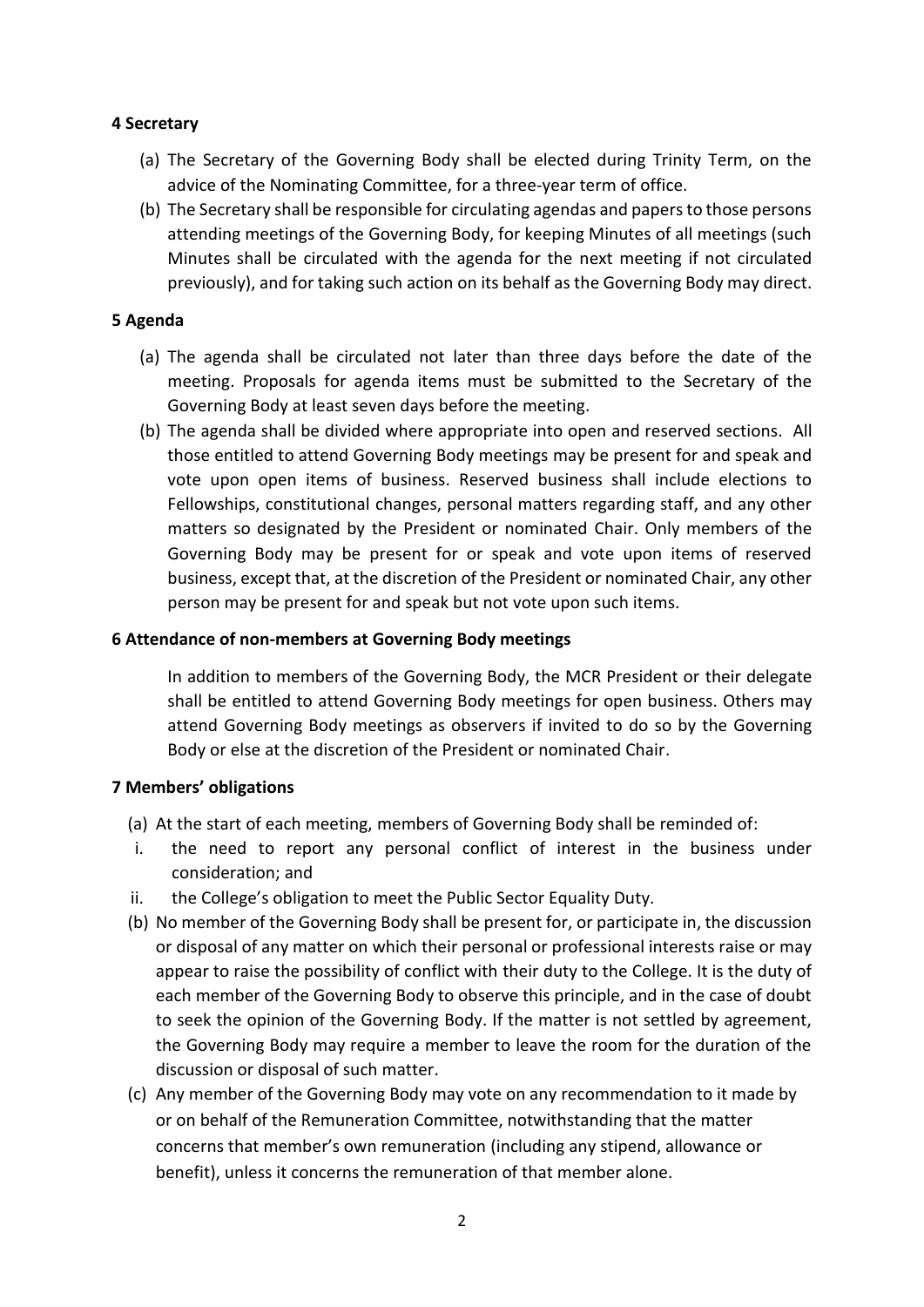- (d) In a vote on any recommendation to it made by or on behalf of the Remuneration Committee, the Governing Body may:
	- (i) accept the recommendation unamended; or
	- (ii) reject the recommendation and refer it back to the Remuneration Committee for further consideration; or
	- (iii) amend the recommendation so that any remuneration or increase of remuneration awarded to any person or persons according to the amended recommendation is less than that which would have been awarded to that person or persons according to the unamended recommendation, and accept the recommendation so amended.

## **8 Chair's Ruling**

The ruling of the Chair of the meeting on any question of procedure at that meeting shall be final unless challenged by not fewer than five members of the Governing Body. Such a challenge shall be put to a vote and shall succeed only if supported by at least two-thirds of the members present.

#### **9 Controversial Business**

No business which is not on the agenda and which the Chair of the meeting rules to be controversial shall be voted on more than two hours after the commencement of the meeting.

#### **10 Motions**

- (a) Any motion, and any amendment, rider or addendum to a motion, must be proposed and seconded by a member of the Governing Body.
- (b) An amendment to an amendment must be proposed and seconded, and if passed, shall be incorporated in the original amendment. The amendment (whether or not thus amended) shall be voted upon, and if passed shall be incorporated in the original motion. Finally, the motion as amended shall be put to the vote.
- (c) If the motion 'That the question now be put' is moved and seconded, a vote upon it must be taken without further discussion. If it is carried, the Governing Body must vote immediately upon that particular motion or amendment before it; if it is lost, the debate shall continue and the same closure motion may not be put again for fifteen minutes.
- (d) If the motion 'That the Governing Body proceed to next business' is moved and seconded, a vote must be taken without further discussion, and if it is carried, the debate on the previous item of business must cease, and no vote may be taken on any motion, amendment, etc. connected with it.
- (e) Unless otherwise stated in these Standing Orders, a motion shall be carried if it obtains a simple majority of those voting. The Chair of the meeting shall have a vote and a casting vote.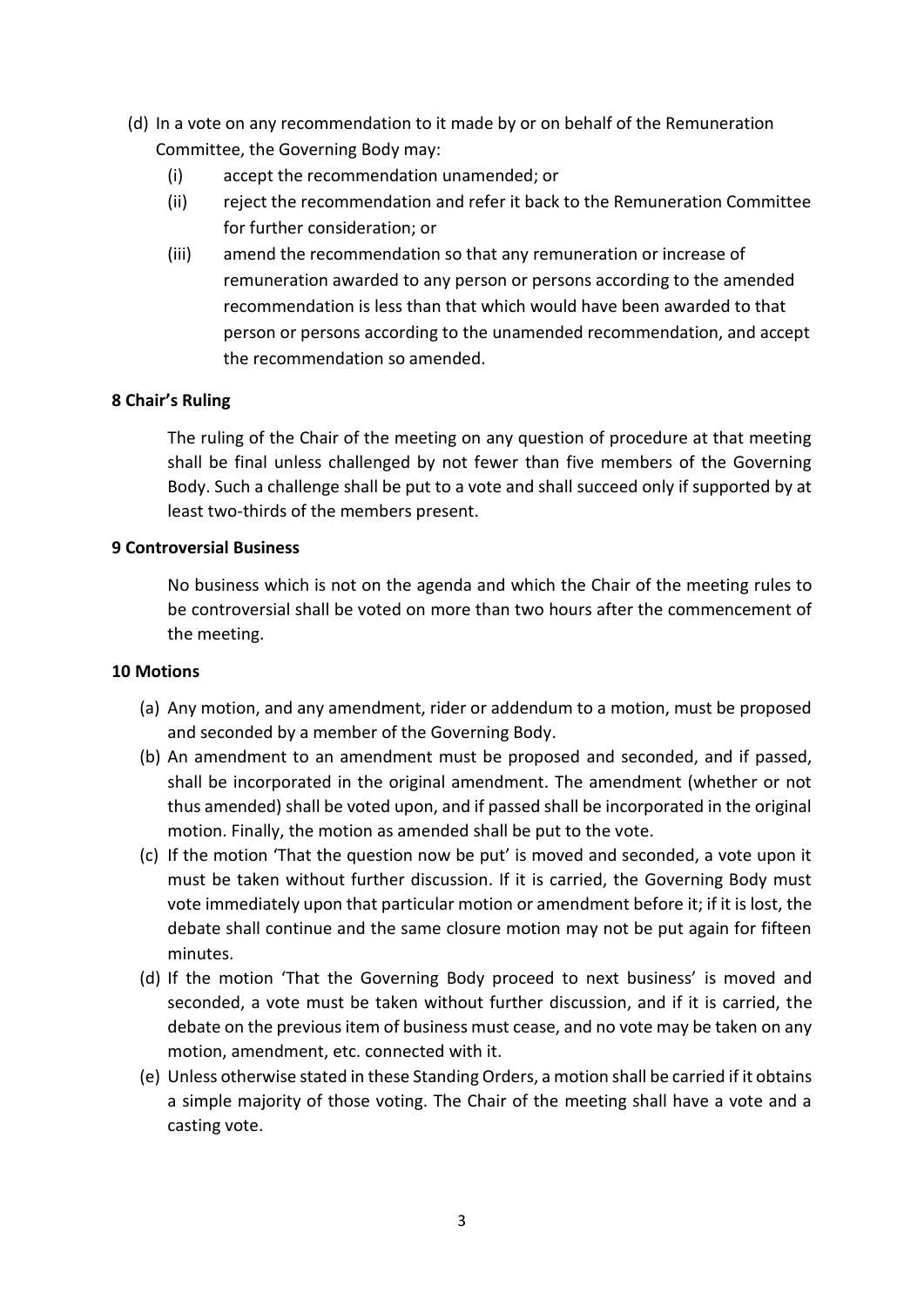#### **11 Suspensions of Standing Orders**

On any matter of urgency, the Chair of the meeting may accept a motion for the suspension of Standing Orders. The member of the Governing Body moving such suspension must state clearly the nature and urgency of the business, which Standing Orders are affected and the maximum length of time (not exceeding thirty minutes) they desire such suspension to last. No suspension shall take place except by a two-thirds majority vote of the members of the Governing Body present. Standing Orders 1, 7, 10, 11, 12, 13, 15 and 16 may not be suspended.

## **12 Elections to and Deprivation of/Suspension from Fellowships**

- (a) In accordance with Council Regulations 10 of 2002 and By-Law section III:
	- (i) Election to a Fellowship shall be reserved business and shall be by a simple majority of those members of the Governing Body present and voting. Election may also be made under the procedure for Urgent Business set out in Standing Order 14.

(ii) Deprivation of or suspension from a Fellowship shall be reserved business and shall not take effect unless (A) one-half of the participating members of the Governing Body vote in favour, and (B) two-thirds of those present and voting at the meeting vote in favour.

(b) Power of election to a Fellowship associated with a University post filled on the recommendation of an Appointing Committee shall be delegated to the College's representatives on such Appointing Committee and the decision shall be reported to the next meeting of the Governing Body.

## **13 Adoption of or amendment to By-Laws**

In accordance with By-Law V  $(1)$   $(d)$ , a recommendation to the University Council for the adoption of or any amendment to a By-Law shall require the approval of at least two-thirds of the members of the Governing Body who are present and voting at the meeting concerned.

#### **14 Urgent Business**

- (a) Where sufficiently important or controversial College business (including any matter that would normally be referred to the Governing Body under the delegated authority framework [add cross-reference]) arises between meetings of the Governing Body, decisions may be taken collectively by the President, Vice President, Senior Tutor, Dean, and Secretary of the Governing Body in the name of the Governing Body, provided that:
	- (i) The matter is sufficiently urgent that its determination cannot be postponed until the next meeting of the Governing Body; and
	- (ii) It is not feasible to summon a special meeting of the Governing Body to deal with the business, and/or such a meeting is unlikely to be quorate; and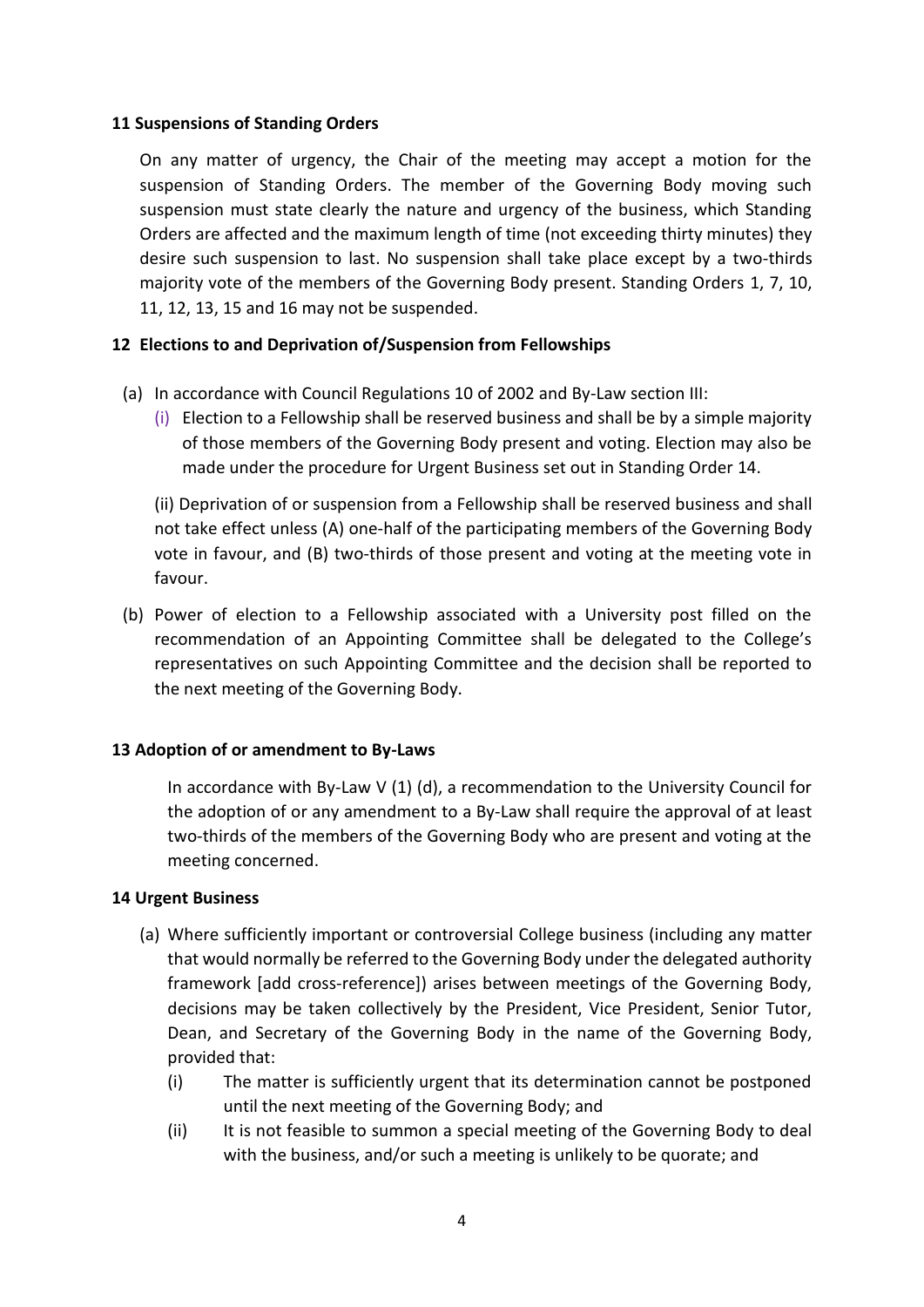- (iii) These Officers use their best endeavours to consult with all participating members of the Governing Body, including by e-mail; and
- (iv) The decision taken reflects the [delete consensus] majority view of the consultation; and
- (v) The matter, and the consultation which took place, are reported at the next meeting of the Governing Body.
- (b) At the final Stated Meeting in each Trinity Term the Governing Body shall review the likely availability of the Officers specified in clause (a) above during the forthcoming Long Vacation and may authorise a sub-set of these Officers to fulfil the duties specified in clause (a) above.

## **15. Delegation of powers**

- (a) In accordance with By-Law V(8), the Governing Body may delegate power to take decisions on particular matters to a committee or to one or more College Officers or other individuals, whether or not they are members of the Governing Body (including to Fellows, Members and Staff of the College).
- (b) Such delegation of powers shall be on the following terms:

(i) The President, and any other College Officer, shall have the powers described in the College Regulation on College Officers, for the duration of their term of office. When an officer post is vacant, the powers delegated to that office-holder shall revert to the President until the post is filled by the Governing Body and new powers may be delegated to the office-holder.

(ii) Detailed regulations on financial and contractual delegations shall be made by the Governing Body annually, and unless explicitly terminated or renewed by the Governing Body shall lapse on the corresponding day in the fourth term from the day when the motion delegating such powers was passed.

(iii) Subject to Council Regulations 10 of 2002 and the College's By-Law, any other powers may be delegated by the Governing Body under an explicit motion to that effect, passed in accordance with these Standing Orders.

(iv) Powers delegated to an individual may (in whole or in part) be further delegated by that person, unless the Governing Body shall determine otherwise, provided that (A) such secondary delegation is reported in writing to the Governing Body's next meeting, and (B) the secondary delegation shall lapse automatically when the initial delegation ceases.

(v) Any powers delegated under the Urgent Business provisions of section 14 of these Standing Orders shall automatically lapse at the start of the Governing Body's next meeting.